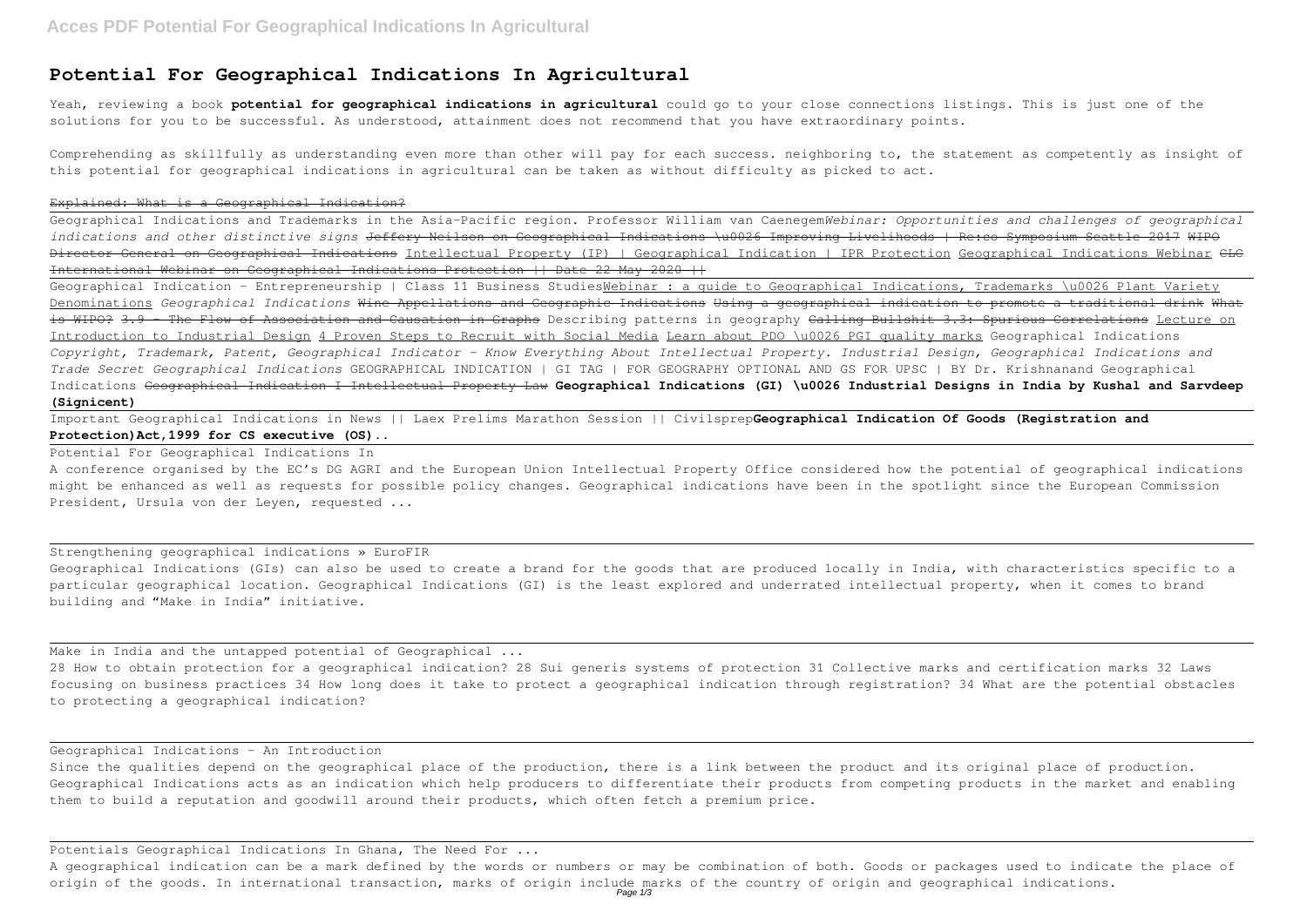The Status of Geographical Indications in India: A Short ... The resolution focused on the potential for conflicts between the protection of geographical indications ("GIs") and trademarks and confirmed that INTA supports the principle of "first in time, first in right" priority when conflicts arise.

Geographical indications are by definition generic descriptions because a geographic name denotes the geographical origin of the product it identifies. In many countries, a geographical indication will normally not be registered as a trademark for a product, because a geographical indication is considered to be insufficiently distinctive. 31

## Protection of Geographical Indications

The Rationale For Protecting Geographical Indications In ... Abstract Determination of potential Geographical Indication (GI) is a necessity for timely protection of intellectual property of geographical characteristics. The process of determination and its subsequent filling for registration of GI remains manual in most of the developing and least developed nations.

GI-GIS: A Methodology of DSS for Potential Geographical ... "Geographical indication", in relation to goods, means an indication which identifies such goods as agricultural goods, natural goods or manufactured goods as originating, or manufactured in the territory of a country, ora region or locality in that territory, where a given quality, reputation or other characteristic of such goods is essentially attributable to its geographical origin and in case where such goods are manufactured goods one of theactivities of either the production or of ...

Also a geographical indication (GI) gives exclusive right to a region (town, province or country) to use a name for a product with certain characteristics that corresponds to their specific location.[6] The Geographical Indications of Goods (Registration and Protection) Act, 1999 protect the GIs in India.

## The Protection of Geographical Indication in India ...

The Continental Strategy for the Geographical Indications (GIs) in Africa. A geographical indication (GI) is a sign used on products that have a specific geographical origin and possess qualities or a reputation that are due to that origin. In order to function as a GI, a sign must identify a product as originating in a given place.

The Pan-African Geographical Indications information hub ... In summary, GI is an indication formed by geographical name, and it must be the actual objective existence; it can be the name of a place, locality, region or country; it can also be a historical name. But it must be a place where it does exist. Most GIs in China are made up of two parts: Geographical name and commodity name. International Practice

Protection of Geographical Indications in China – GPerspective In debates in the World Trade Organization over the protection of geographical indications (GIs), the European Union (EU) has framed its position in terms of the potential for GIs to protect local cultures, offer a quality guarantee to consumers, and provide opportunities for value?added agriculture.

Development from Within? The Potential for Geographical ...